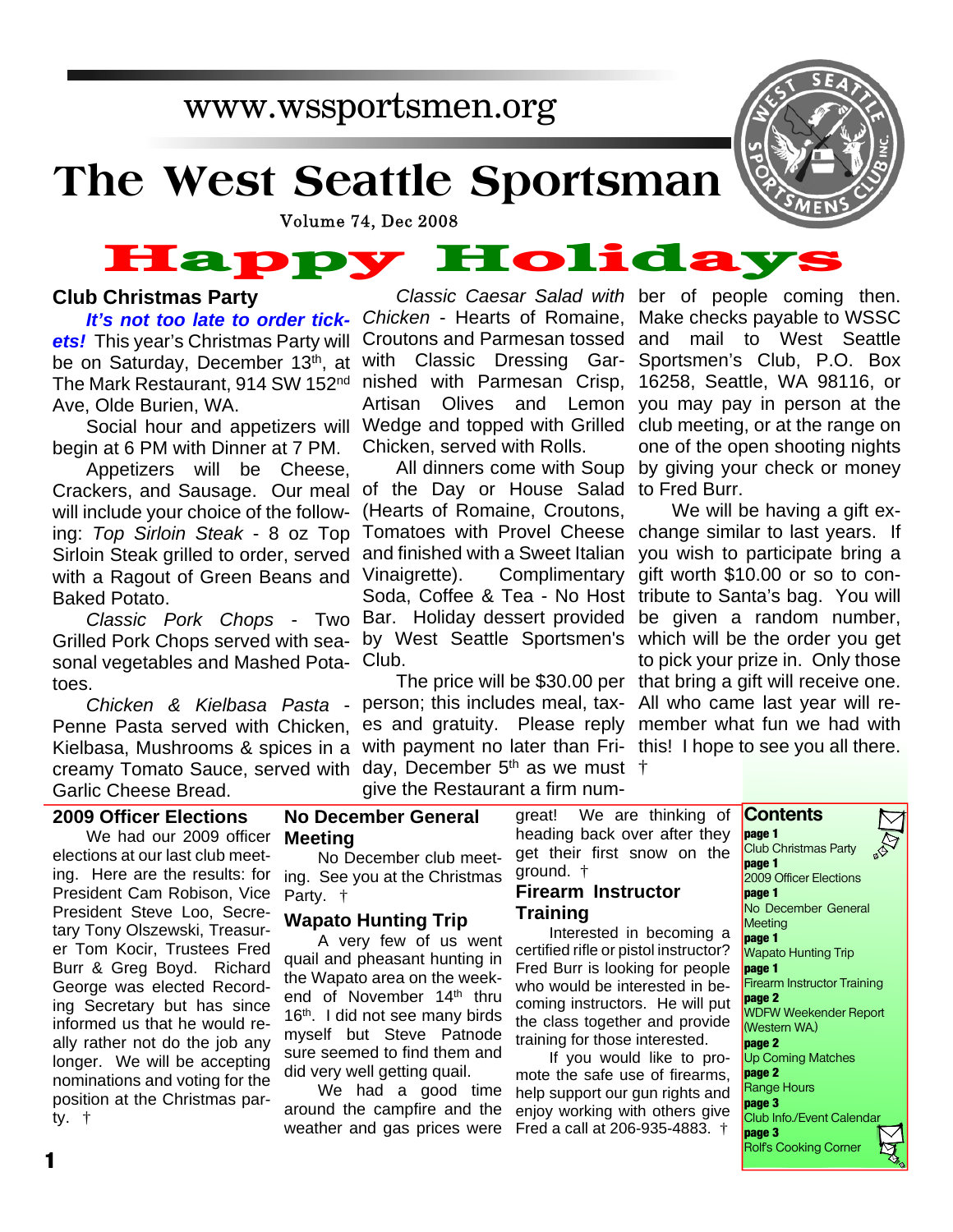### **WDFW WEEKENDER REPORT (Western WA.)**

Anglers are starting to catch winter steelhead in rivers along the coast and in tributaries of lower Columbia River, while out in Puget Sound the winter blackmouth catch continues to pick up. East of the Cascades, anglers are gearing up for the Dec. 1 opener of catch-and-keep angling at several popular winter-fishing lakes.

Meanwhile, crab fishing remains open in some areas of Puget Sound, and a razor-clam dig is tentatively scheduled to start Dec. 11 on the coast. Final word on that dig will be announced by the Washington Department of Fish and Wildlife (WDFW) about one week before the scheduled opening, once the results of marine toxin tests are known.

In the field, archers and muzzleloaders are still stalking deer and elk, but many hunters are shifting their attention to the winter flights of ducks and geese arriving from the north.

For more information about fishing and hunting opportunities now available throughout the state, see the regional reports below: **North Puget Sound**

Fishing: Anglers are still finding a few chum salmon in some of the region's rivers, but the run is winding down and steelhead are starting to take center stage. On Puget Sound, crabbing is open in several marine areas and blackmouth fishing is beginning to pick up.

"Up until recently, it had been a pretty slow November for blackmouth fishing in the region," said John Long, WDFW's statewide salmon manager. "But it has improved in the last several days, and anglers seem to be doing pretty well as we move into December." Creel checks in the region show decent fishing for blackmouth - resident chinook - in Marine Area 10 (Seattle/Bremerton). At Shilshole Ramp, 15 anglers were checked with six chinook Nov. 22, while 75 anglers took home 26 chinook the following day.

Those fishing Marine Area 10 are currently allowed to keep one chinook as part of a two-salmon daily limit. Daily bag limits for that area change beginning Dec. 1, when anglers will be allowed to keep two hatchery chinook as part of their two-salmon daily limit. They must, however, release wild chinook, which have an intact adipose fin.

But time is running out for anglers to hook blackmouth in Marine Area 9 (Admiralty Inlet). The salmon fishery in that area runs through Nov. 30. Until then, anglers can keep up to two hatchery chinook per day.

Sport crabbing also is an option for anglers out on the Sound. Marine areas 6 (eastern Strait of Juan de Fuca), 9 (Admiralty Inlet), 10 (Seattle/Bremerton) and 12 (Hood Canal) are open for sport crabbing seven days a week through Jan. 2. Crab fishing also is open seven days a week through Jan. 2 in marine areas 4 (Neah Bay), 5 (Sekiu), and 13 (S. Puget Sound).

Sport crabbing is closed in marine areas 7 (San Juan Islands), 8-1 (Deception Pass, Hope Island and Skagit Bay), 8-2 (Port Susan and Port Gardner) and 11 (Tacoma/Vashon Island).

The daily catch limit in Puget Sound is five Dungeness crab, males only, in hardshell condition with a minimum carapace width of  $6\frac{1}{4}$  inches. In addition, fishers may catch six red rock crab of either sex per day, provided those crab measure at least 5 inches across. Additional information is available on the WDFW website at http://wdfw.wa.gov/fish/shelfish/crab/index. htm .

In the rivers, anglers are still finding some chum salmon. But many anglers are turning their attention to hatchery steelhead , which are starting to show up in some of the region's rivers. "Even though it's a bit early, there are some steelhead in the Skagit River," said Brett Barkdull, WDFW fish biologist. "And fishing has been pretty good so far." Barkdull reminds anglers that chum retention is prohibited on the Skagit River.

Farther south, there also have been reports of fair steelheading in the Reiter Ponds area of the Skykomish River.

Rainbow trout also are an option for anglers. About 1,800 hatchery rainbows averaging approximately 3 to 5 pounds each - were released in Beaver Lake near Issaquah in early November. Beaver Lake, one of several westside lowland lakes open to fishing year-round, is best fished by small boat, **Range Hours and Activity**

although anglers can also be successful fishing from shore. The daily bag limit is five fish, and bait anglers must keep the first five trout they catch.

Before heading out to the lakes, rivers, or Puget Sound, anglers should check the rules and regulations for fisheries in WD-FW's Fishing in Washington pamphlet (http://wdfw.wa.gov/fish/regs/fishregs.htm ).

Hunting: There have been some reports of waterfowl hunters doing well recently, particularly in Whatcom County. But, overall, mild fall weather has made for slow hunting in the region, said Don Kraege, WDFW waterfowl manager.

"This is usually primetime for waterfowl hunting but this calm weather has kept the birds out in the bays," Kraege said. "Once we get a stretch of rainy and windy weather, those birds will likely move inland and that should create some better hunting opportunities." Until then, Kraege recommends hunters stick to the bays in the region, where waterfowlers have through Jan. 25 to hunt ducks and geese.

Archer and muzzleloader hunts are also under way for black-tail deer in select game management units (GMU). Archers have through Dec. 8 to harvest a deer in GMU 437, through Dec. 15 in GMUs 466 and 460, and through Dec. 31 in 407, 410 and 454. The region's musket hunts for deer wrap up Dec. 15. Most muzzleloader and archery hunts for elk also continue in the region through Dec. 15. An exception is the musket hunt in Elk Area 4941, where hunters have through Jan. 20 to bag an elk.

Meanwhile, only a few days remain for hunters to bag pheasant, California quail and bobwhite. Those general seasons run through Nov. 30. Before going afield, hunters should check the Big Game Hunting pamphlet

(http://wdfw.wa.gov/wlm/game/hunter/hunt er.htm) and the Waterfowl and Upland Game pamphlet (http://wdfw.wa.gov/wlm/game/water/wate

r.htm) for details.

*Continued on page 3*

### Monday - Small Bore - 6 PM Tuesday - Fall Pistol League Wednesday - Juniors - Call Fred Burr at 206-935-4883 for information. Cost: Adult members \$2.00, nonmembers \$4.00, Juniors \$1.00. **Up coming Small bore & Air Matches** Olympia JOARC (West) Dec 13 West Seattle Air Pistol & Standard Pistol Match Jan 10 West Seattle Air Pistol & Standard Pistol Match Feb 14 West Seattle Air Pistol & Standard Pistol Match Mar 14 West Seattle Air Pistol & Standard Pistol Match

Volume 74, Dec 2008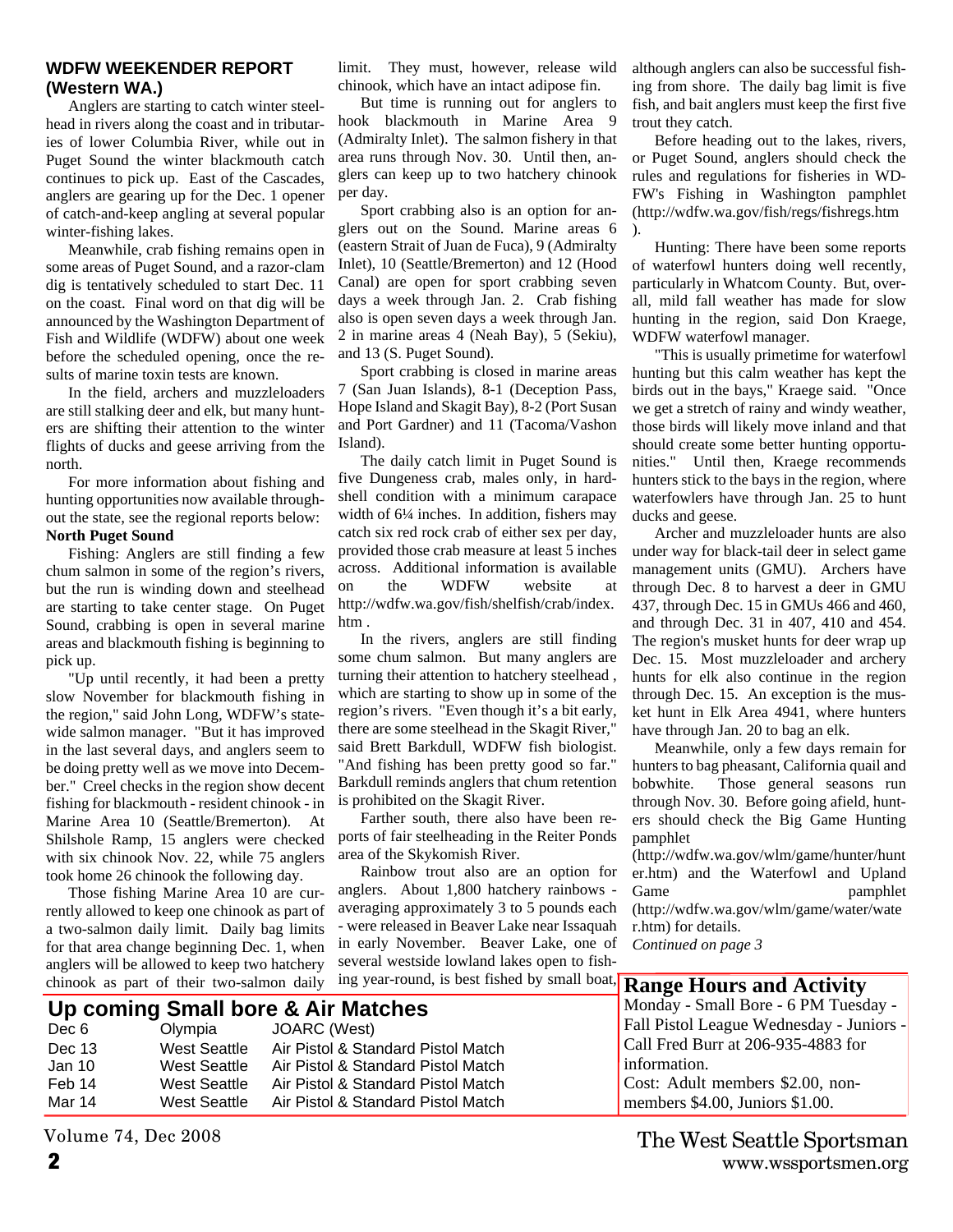### **The West Seattle Sportsmen's Club Sponsors of the Roger Dahl Rifle Training Range**

| President – Greg Boyd      | 206-965-9629 | Steve Loo                              |              | <b>Fred Burr</b> |
|----------------------------|--------------|----------------------------------------|--------------|------------------|
| Vice Pres. – Roz Mascio    | 206-937-3614 | Jerry Mascio                           | 206-937-3614 | Ernie Fre        |
| Secretary – Tony Olszewski | 425-226-5643 | Cam Robison                            | 206-431-8337 | Frank No         |
| Treasurer – Fred Burr      | 206-935-4883 |                                        |              |                  |
| Rec. Sec. – Richard George |              | Contact us at: $info@$ wssportsmen.org |              |                  |

### **Leslie York's Venison Fajitas**

1 lb Venison, sliced in thin two=inch strips. 1 Large Red or Yellow Onion, sliced 1 Green Pepper, sliced 1 Tomato, cut in wedges **<sup>3</sup> Cup Italian Dressing** 2 Tablespoons Worcestershire Sauce 2-3 Tablespoons Liquid Smoke Tortillas Salsa

37-3614 Jerry Mascio 206-937-3614 Ernie Frey 26-5643 Cam Robison 206-431-8337 Frank Novito

Rolf's Cooking

### **OFFICERS TRUSTEES LIFE TIME MEMBERS**



Contact us at: info@wssportsmen.org

Mix all ingredients, except tortillas, in a shallow bowl. Marinate for 30 minutes. Drain off marinade. In hot skillet (cast iron works best), quickly fry one third of meat and vegetable mixture just



### **Events Calendar**

Dec 13<sup>th</sup> - Club Christmas Party Dec 17th - Board Meeting Jan 7<sup>th</sup> - Club Meeting Jan 21<sup>st</sup> - Board Meeting Feb 7th - Big Game Dinner If you have any ideas for programs to have at the club meetings or any good outing ideas let one of the Officers or Trustees know. You may contact us at: info@wssportsmen.org

### *WDFW Weekend Report from page 2*

### **South Sound/Olympic Peninsula**

Fishing: Weather permitting, anglers have some opportunities to catch winter steelhead and coho and chum salmon in the days ahead. Meanwhile, a razor clam dig is scheduled for mid-December.

Winter steelhead are making their return to Olympic Peninsula rivers where anglers are catching early-run hatchery fish along with coho salmon in the Satsop, Wynoochee and Humptulip rivers in western Grays Harbor. "With the recent nice days, anglers have been out in force," said Scott Barbour, WDFW fish biologist. "Coming up, it could be promising as long as the weather holds."

Farther north, there's been a decent showing of steelhead on the Bogachiel River, which typically gets early returning hatchery fish the first few weeks in December, followed by the Sol Duc and the Hoh rivers. "Then the wild steelhead start showing up in January," Barbour said. The daily limit for hatchery steelhead is two fish.

Starting Dec. 1, wild steelhead-retention rules go into effect on the Bogachiel, Calawah, Clearwater, Dickey, Hoh, Hoko, Pysht, Quillayute, Quinault and Sol Duc rivers. Anglers fishing those rivers may retain one wild steelhead per license year (Dec. 1 through April 30). Barbour strongly recommends that anglers check the 2008-09 Fishing in Washington pamphlet (http://wdfw.wa.gov/fish/regs/fishregs.htm ) for rules on area rivers before heading out.

That's good advice for salmon anglers too, because fishing rules change for a number of rivers Nov. 30. Rivers in the Quillayute system, along with the Clearwater and Hoh, close that day to salmon fishing along with the Elk, Hoquiam and Johns rivers and Joe Creek in Grays Harbor, the Bear and Niawiakum rivers in Pacific County, and the Carbon River in Pierce County.

Several popular chum fishing sites such as Kennedy and McLane creeks close Nov. 30, but anglers can still try their luck on the Nisqually River, which is open through January. Minter Creek in Pierce/Kitsap counties is open through December, while the Dosewallips and Duckabush rivers in Jefferson County close Dec. 15.

Anglers still have time to catch hatchery coho on several Grays Harbor streams where the Chehalis, Satsop, Wynoochee and Humptulips rivers are open through January and the Wishkah River is open through December.

www.wssportsmen.org all salmon lisning Dec. 15. Volume 74, Dec 2008 **3** The West Seattle Sportsman Mason County closes to The Skokomish River in all salmon fishing Dec. 15.

Four evening razor clam digs are tentatively scheduled at Copalis and Mocrocks Dec. 11-14, while Long Beach and Twin Harbors are scheduled for three evening digs Dec. 12-14. Kalaloch Beach is closed for the fall season. Evening low tides during the dig are 5:23 p.m., Thursday, Dec. 11 (-1.1 ft.), 6:13 p.m., Friday, Dec. 12 (-1.5 ft.), 7:02 p.m., Saturday, Dec. 13 (-1.6 ft.), 7:50 p.m., Sunday, Dec. 14 (-1.4 ft.).

Recreational crab fishing continues in four marine areas of Puget Sound and is open seven days a week through Jan. 2. Crab fishing is open in marine areas 6 (eastern Strait of Juan de Fuca), 9 (Admiralty Inlet), 10 (Seattle/Bremerton) and 12 (Hood Canal).

Crab fishing will also remain open seven days a week through Jan. 2 in marine areas 4 (Neah Bay), 5 (Sekiu), and 13 (S. Puget Sound), where the fishery has continued uninterrupted since June 18.

The daily catch limit in Puget Sound is five Dungeness crab, males only, in hard-shell condition with a minimum carapace width of 6¼ inches. In addition, fishers may catch six red rock crab of either sex per day, provided those crab measure at least 5 inches across. Additional informa-<br>tion is available on the WDFW website at tion is available on the WDFW website at http://wdfw.wa.gov/fish/shelfish/crab/index.htm .

Hunting: The general modern-firearm season is now over for the year, but hunters stalking deer and elk with muzzleloaders and bows can remain in the field through mid-to late December, according to area rules outlined<br>in WDFW's Big Game Hunting Rules  $in$  WDFW's (http://wdfw.wa.gov/wlm/game/hunter/hunter.htm).

For waterfowl hunters, the potholes and lakes in the Chehalis Valley should offer some good opportunities as ducks begin to move inland, said Smith. "This time of year they're moving away from the saltwater, although there's still quite a few ducks in Grays Harbor and Willapa Bay." Hunters should head out on windy, blustery days when animals tend to move around more, said Smith.

Hunting seasons for ducks and geese run seven days a week through Jan. 25 in all parts of the region except Pacific County (Goose Management Area 2B), which is open Wednesdays and Saturdays only through Jan. 10. Hunters must pass a goose-identification test and receive written authorization from WDFW to hunt in Area 2B. For more information, see WDFW's<br>Upland Game and Waterfowl pamphlet Game and Waterfowl pamphlet (http://wdfw.wa.gov/wlm/game/water/water.htm). *Continued on page 4*